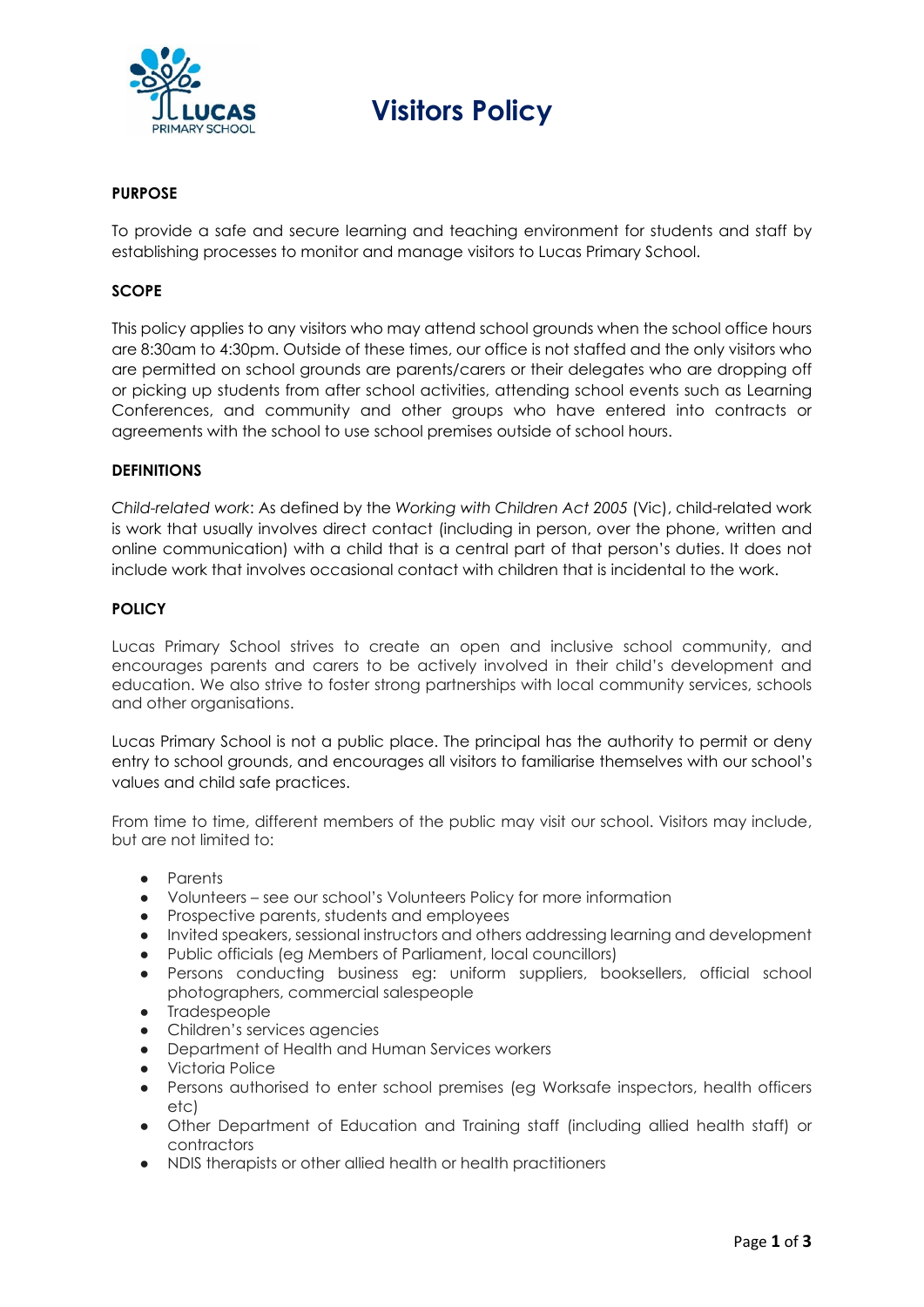## **Sign in procedure**

All visitors to Lucas Primary School are required to report to the school office on arrival (see exceptions below in relation to parents/carers). Visitors must:

- Sign in using the iPad at the reception desk and wear a visitors pass.
- Provide proof of identification to office staff upon request
- Produce their valid Working with Children Check where required by this policy (see below)
- Follow instructions from school staff and abide by all relevant policies relating to appropriate conduct on school grounds.
- Return to the office upon departure and sign out.

Lucas Primary School will ensure that our school's Child Safety Code of Conduct are available and visible to visitors when they sign in.

## **Requirements for visitors to produce a valid Working with Children Check card**

For Working with Children Check (WWC Check) and other suitability check requirements relating to parents/carers and other volunteers working with students please see our Volunteers Policy.

In some circumstances, visitors to Lucas Primary School who are not engaged in child-related work will also be required to produce a valid WWC Check depending on the particular circumstances of their visit. For example, Lucas Primary School will require a valid WWC Check for:

- visitors who will be working regularly with children during the time they are visiting, even though direct contact with children is not a central part of their normal duties
- visitors (e.g. contractors), who will regularly be performing work at the school and in circumstances where they will be performing their work in an area where they will be unsupervised and around children.

Further background checks, including references, may also be requested at the discretion of the principal.

Visitors who will be working in areas away from students (e.g. a visiting auditor who will be located in the front office with administration staff) or who will be supervised and accompanied by a staff member during their visit (e.g. a Member of Parliament, a journalist, a prospective parent on a school tour) will not be required to have a WWC Check.

Sworn Victoria Police officers or sworn Australian Federal Police officers are exempt from requiring a WWC Check, but may be asked to verify that they are sworn officers by providing proof of identification.

## **Invited speakers and presenters**

On occasion, Lucas Primary School may invite external speakers or providers to deliver incursions, presentations, workshops and special programs for our students. Consistent with Department of Education and Training requirements, Lucas Primary School will:

- ensure that the content of presentations and programs by external providers contributes to the educational development of our students and is consistent with curriculum objectives
- ensure that any proposed visit, programs or content delivered by visitors complies with the requirement that education in Victorian government schools is secular and is consistent with the values of public education, Department policies and the *Education*